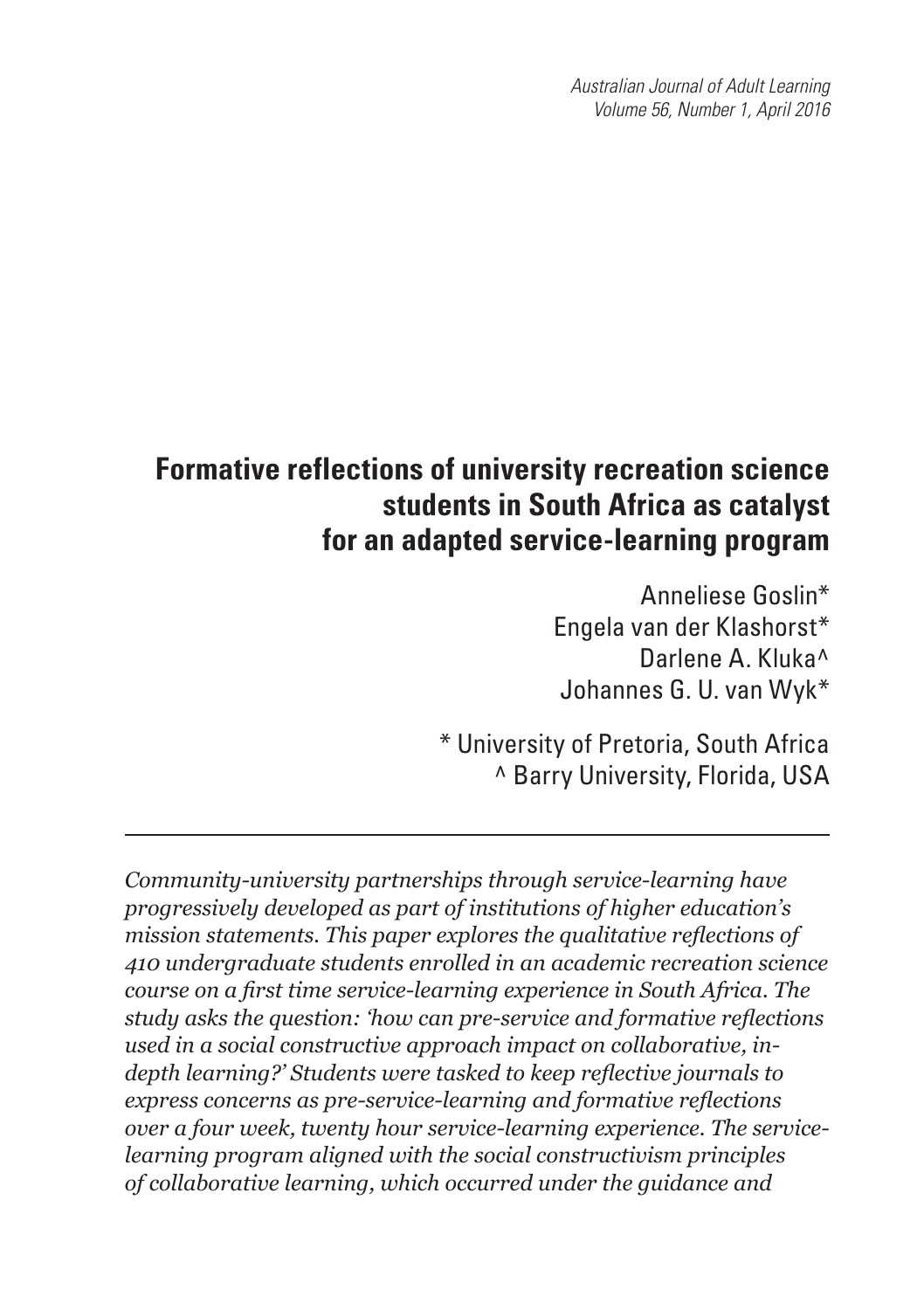*supervision of a lecturer, was embedded in a realistic problem, required collaborative problem solving and collaboration with the community partner and involved self-direction and self-management of students. Both pre-service and formative reflection themes changed over the three year study period. Results suggested that the initial service-learning experience did not contribute to a positive attitude towards community engagement and did not contribute to skill development. Results of the study confirmed the value of reflection as a tool in service-learning and commensurate with the overall aim and purpose of service-learning in institutions of higher education.* 

*Keywords: higher education, recreation science, reflection, servicelearning, social constructivism, South Africa.*

#### **Introduction**

Universities as institutions of higher education have a tripartite mission of teaching, learning and service. At different times in the history of higher education one or more of these three parts have dominated (Millican & Bourner, 2011). According to their teaching and learning mandates universities create and disseminate knowledge and related activities enhance the outcomes and effectiveness of higher education (Hussain, 2012). The contribution of the university to society of which they are a part of is increasingly emphasised through significant community engagement initiatives such as academic service-learning. Researchers (O'Brien, 2009, Millican & Bourner, 2011) have postulated that university-society engagement and partnerships offer considerable potential for enhancing student social responsibility in order to develop the student's sense of social awareness. Scholars (Hussain, 2012, Millican and Bourner, 2011, Peters, 2011) advocate for higher education that is not only subject-centred (academic teaching) but also societycentred (academic service-learning). Such a dimension in higher education curricula would add value in the sense of increasing students' awareness of context-specific societal challenges, provide opportunity to apply classroom learning, develop interpersonal and leadership skills, enhance understanding and appreciation of diversity, gain opportunity for greater self-knowledge and expand students' capacity for reflective learning.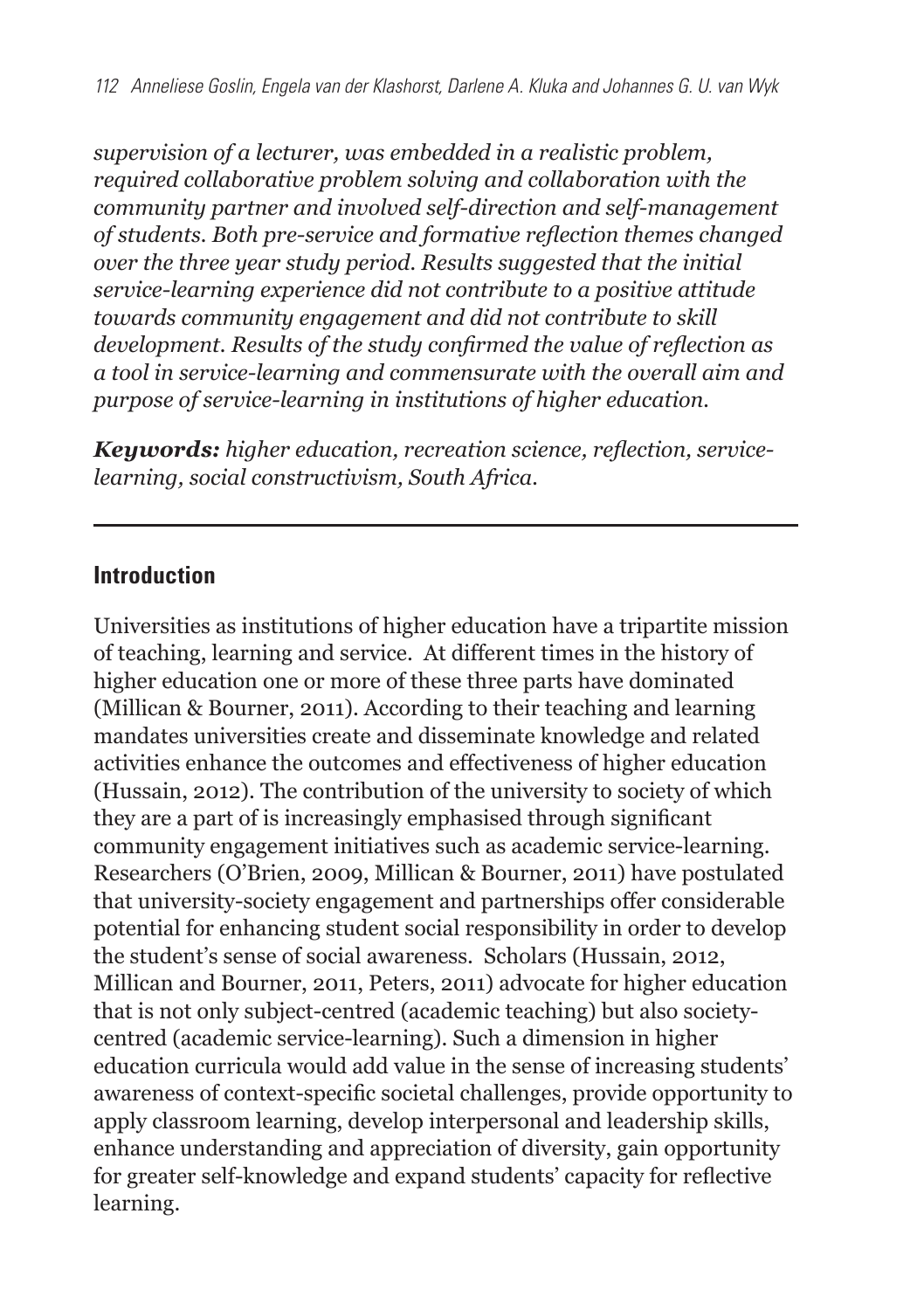Over the past decades researchers have presented scholarly evidence on the benefits of service-learning in a range of academic disciplines and contexts (Giles and Eyler, 1998, Bringle & Hatcher, 1999; Roos, Temane, Davis, Prinsloo, Kritzinger, Naude & Wessels, 2005; Keselyak, Simmer-Beck, Bray & Gadbury-Amyot, 2007; Steinke & Fitch, 2007; McClam, Diambra, Burton, Fuss & Fudge, 2008; Coetzee, Bloemhoff & Naude, 2011; Jacobson, Oravecz, Falk & Osteen, 2011; Peters, 2011). Some of this research could be the result of the World Conference on Higher Education convened by UNESCO in 1998 to re-examine educational policies appropriate for the current millennium. From this conference declaration fifteen principles emerged to guide higher education including the use of knowledge to benefit society, the importance of student reflection and a concern for strengthening the identities and values of students (Millican & Bourner, 2011).

At the end of South Africa's turbulent history of apartheid in 1994, the emerging democracy also placed strong emphasis on the transformation of higher education (Maistry & Thakrar, 2012). The White Paper on the Transformation of Higher Education introduced community engagement in its diverse forms on the transformation agenda (Department of Education, 1997). Community engagement was proposed as a process to institutionalise universities' commitment to social responsibility by engaging with national priorities and the challenges it proposed in their immediate socio-economic contexts. Against this background the Council on Higher Education (CHE) Community Engagement Conference (2006) refer to students as both agents and beneficiaries of community engagement. Classroom activities must educate and prepare students for engagement with the social challenges of their academic discipline (Maistry & Thakrar, 2012).

The ongoing scholarly debate involving conceptualising and formalising the relationship between the university and society through community engagement in a developing country like South Africa is acknowledged (Council on Higher Education, 2010, Kruss, 2012). According to the Council of Higher Education's Framework for Institutional Audits (Council on Higher Education, 2004) community engagement encompasses all initiatives and processes through which universities apply teaching and learning to address relevant issues in their social environment. Initiatives and processes range from informal,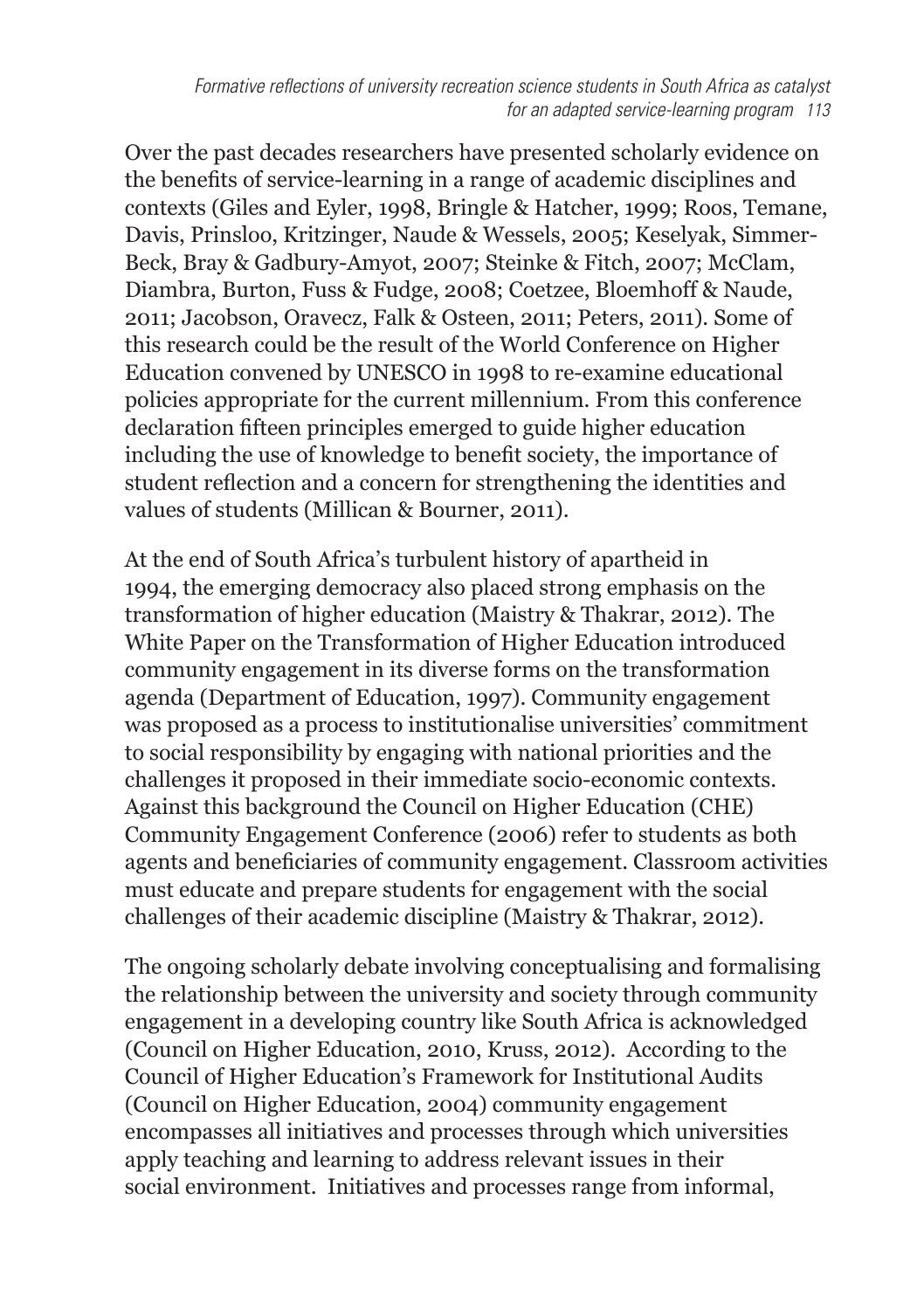unstructured volunteerism to formal and structured credit bearing academic service-learning programs to create a shared vision among the community and partners in society. Shared vision results in longterm collaborative programs of action that benefit all partners equitably that in turn contributes to the sustainability of holistic service-learning initiatives (Thomson, Smith-Tolken, Naidoo & Bringle, 2011, Maistry & Thakrar, 2012).

For purposes of this investigation the researchers accepted servicelearning as a pedagogical approach and drew on the definitions of the National Service-Learning Clearinghouse (2005) that define service-learning as a teaching strategy that integrates significant and thoughtfully organised community service in a specific academic discipline with instruction and reflection to enrich the learning experience, teach civic responsibility and strengthen partners equitably. According to this definition service-learning as a pedagogical approach reflects student learning and development through active participation, integration into an academic curriculum with structured time for reflection, subsequent opportunity to apply feedback in real-life situations and extension student learning beyond the formal classroom space and time (McClam et al., 2008).

Sport and recreation constitutes significant and real life elements of the ongoing South African transformation agenda (Department Sport and Recreation South Africa, 2011b) and we contend that it provides context and rationale for service-learning in the academic discipline of Recreation Science at a South African university. As a national government department, Sport and Recreation South Africa (SRSA), endorses national government priorities and recognises that the success in the implementation of the plan depends, amongst other, on the ability to build partnerships with institutions of higher learning as well as sport and recreation governance structures (Department Sport and Recreation South Africa, 2012). Partnerships with institutions of higher education are encouraged to harness the power of students while at the same time empowering them to contribute to the overarching goals of building an active and a winning nation through sport and recreation (Department Sport and Recreation, 2011a). Designing service-learning engagements around sport and recreation activities could increase students' social awareness and provide common ground to link academic content and social context.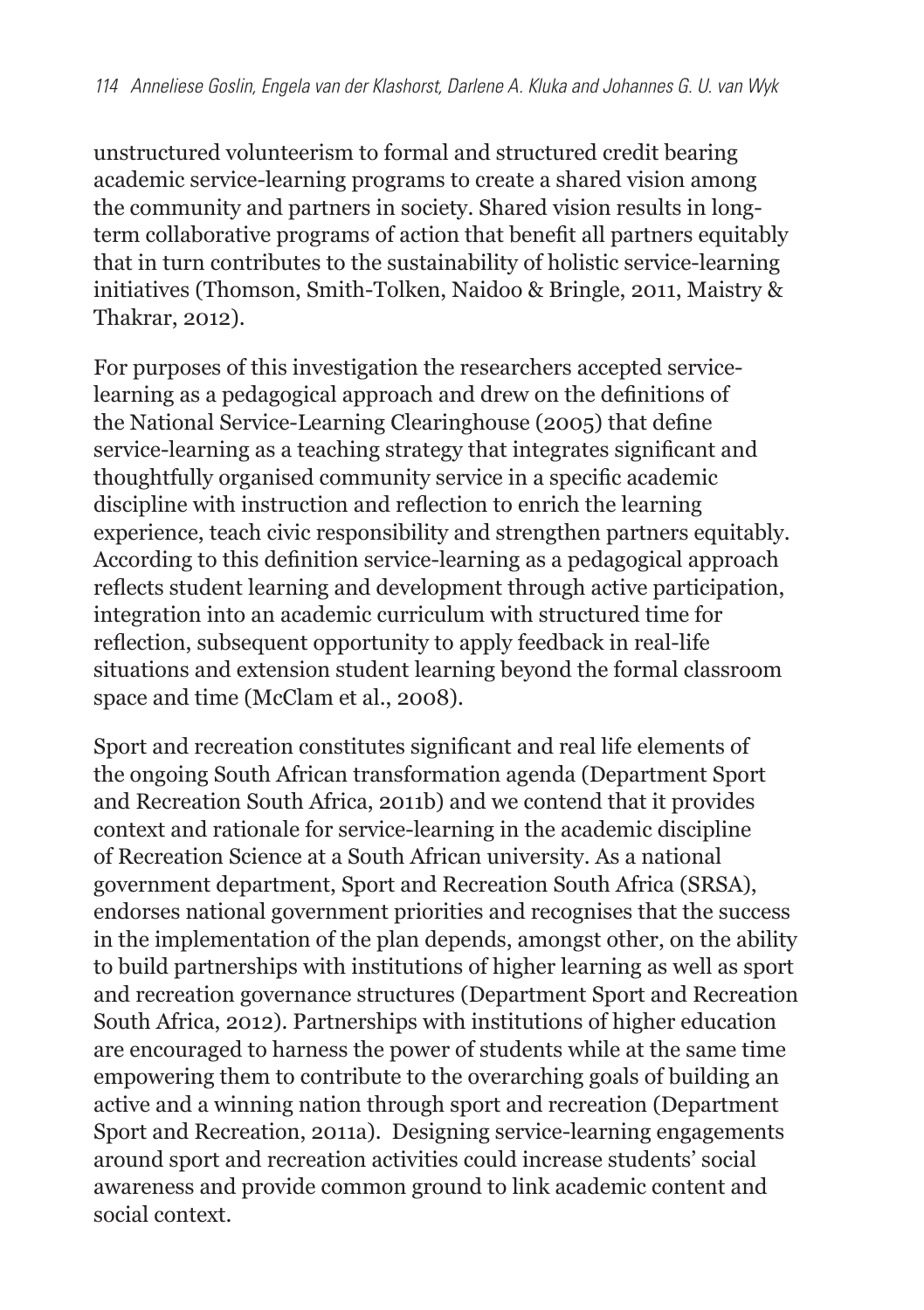#### **Context and aim**

Given the increased emphasis on service-learning as a pedagogical approach in higher education it became necessary for the Department of Sport and Leisure to determine and analyse pre-service and students' formative reflections on the value, and their experience of credit bearing service-learning as an integral part of their academic curriculum. Pre-service and formative assessment of students' perceptions of this pedagogical approach provided an opportunity for feedback to improve the structure and quality of service-learning practice and demonstrate the impact service-learning can have on student learning (Steinke & Fitch, 2007). The academic context for the present study was the second year recreation science curriculum as part of a threeyear undergraduate degree in Human Movement Sciences at a South African research university. Human Movement Sciences prepares majors as sport and recreation specialists able to work in various sport and recreation settings with a wide range of clients. Specific goals of this recreation science curriculum focused on the benefits of physical activity as recreation throughout the human lifespan, appreciation of social diversity, identifying appropriate motor development and physical activities and the development of teaching and facilitating skills of students to institutionalise lifelong sport and recreation activities in communities. In order for service-learning to be meaningful students at the Department of Sport and Leisure are immersed into a community setting that presents them with experiences related to their academic curriculum (Peters, 2011). Aims of the service-learning activities were intentionally linked to those of the particular undergraduate recreation science curriculum and were structured and organised into three categories of basic movement skill development (pre-primary school learners), life skill development through physical activity (primary school learners) and leadership skill development through physical activity (secondary school learners). The service-learning program activities were credit-bearing and contributed to the final assessment mark in this particular academic course and were organised and delivered annually over 25 weeks with two weekly contact sessions in the community. The service-learning component took place in a reallife context of a lower socio-economic urban area in South Africa where residents of mixed race origin resided in high density apartments. For 95% of the students this service-learning component was their first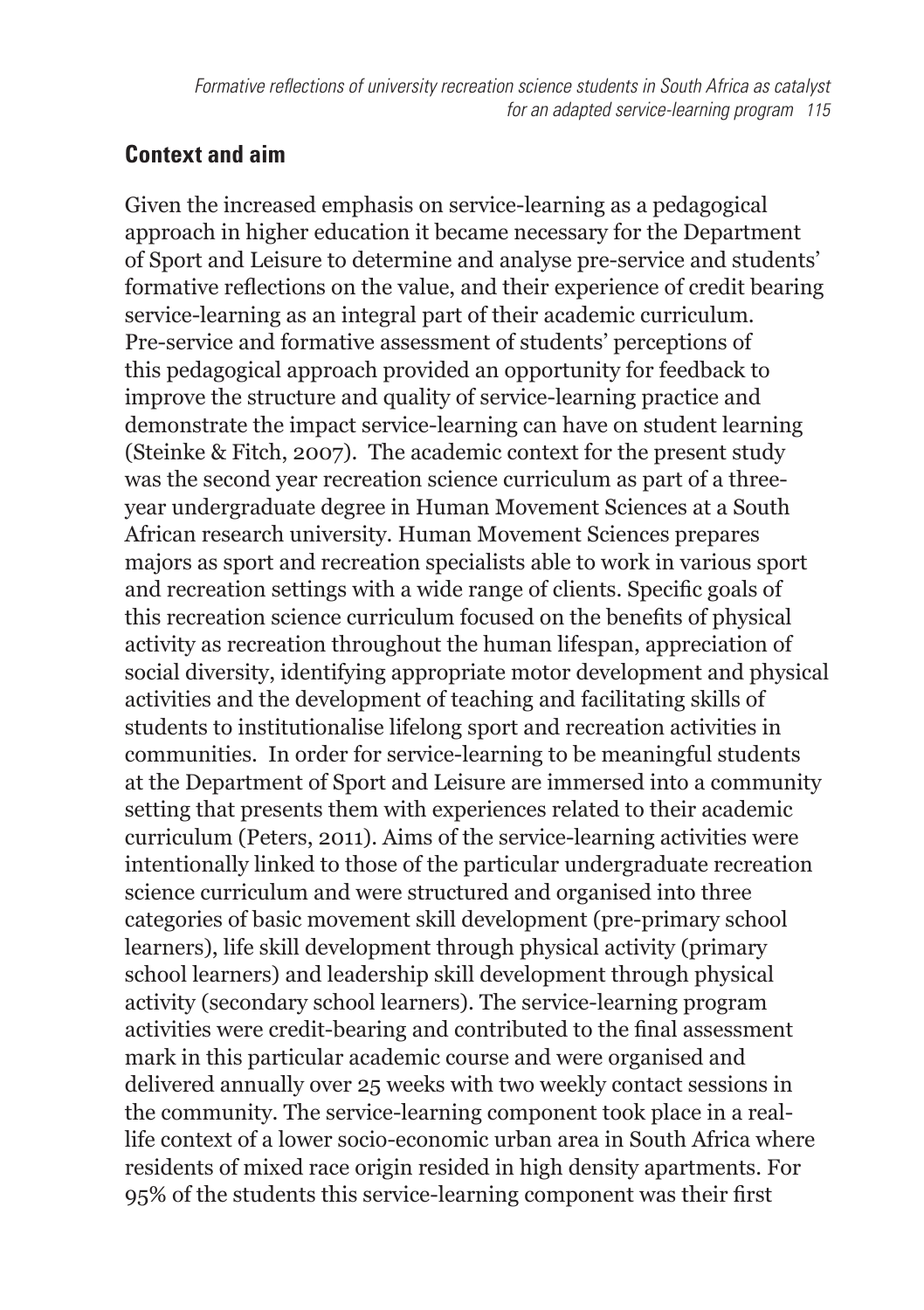contact with a lower socio-economic, coloured community.

At the start of the study the need to adapt and transform the community engagement was expressed and the decision was made to introduce and utilise student's pre- and formative reflections as input in the development of the program. Even though community engagement has been proven to be beneficial in enhancing a students' learning experience, it did not seem to impact student learning in this program. Students questioned the need to participate in the program and lacked the motivation to get involved. The community engagement program was also strongly based on instructive learning, which did not contribute to the proposed outcome of collaborative learning. The need to change the community engagement program in order to make it relevant for student learning was the driving factor behind this study.

The study was planned over a three year period, with a reflection diary introduced in the first year. Students were tasked to personally reflect on their experience and, in conjunction with personal reflections, were asked to reflect, as a group, on the following questions: What went well, and why? What didn't go so well, and why? What could we have done differently, and how? In order to simplify the relationship between the university, the community and the students, one lecturer was identified to lead the program.

#### **Conceptual framework**

Due to the need to enable collaborative learning, the conceptual framework for the study drew on the theory of social constructivism and the principles of reflective practice in service-learning. According to Vygotsky (1978), the founder of social constructivism as a departure from the cognitive constructivism views of Piaget, all of the cognitive functions, for example learning, originates in collaborative, human social interactions and must therefore be explained as products of social interactions. New knowledge is not simply assimilated through cognitive memory or rote learning but also by being integrated into a community where the learner creates subjective meaning of their experiences through collaborative human interaction in communities. A collaborative learning environment is fundamental in social constructivism. Yuzhu, Yunxiang, Lili and Yingjie (2010) identified the four basic elements of this collaborative learning environment as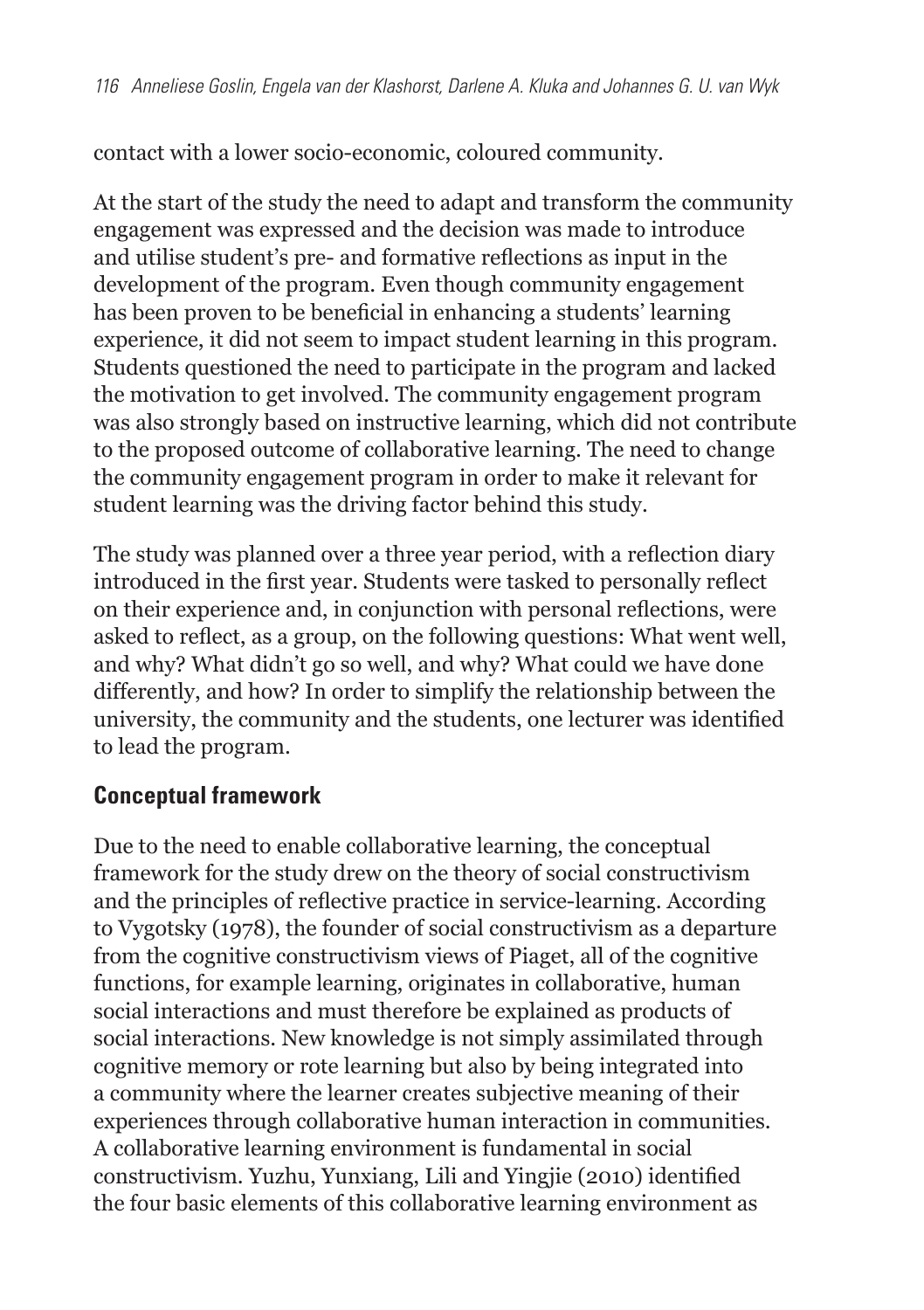the teacher, learner, task and context. From a social constructivism approach all four elements are crucial to the learning process and each element interacts, supports and develops the learning process. Vygotsky (1978) refers to this collaborative and assisted learning environment as "scaffolding" where the learner progresses to the next level of cognitive understanding with the assistance of the other elements in the collaborative learning process.

The notions of social interaction and collaborative problem solving and learning are central to social constructivism as well as servicelearning. In both concepts the success of students' learning is embedded in engaging with realistic curriculum related problems. Hanson and Sinclair (2008) contend that students learn most effectively when this engagement occurs under the guidance of the lecturer or educator. Bereiter and Scardamalia (2000) in Hanson and Sinclair (2008) argue for a carefully designed collaborative learning environment that needs to be anchored in a realistic problem, collaborative group work, teamwork where each member is accountable to the group, dialogue and negotiation of shared understanding takes place. In such a learning environment students have to exercise self-management in articulating problems, decide on how to understand and solve collaborative problems, educators' roles develop from scaffolding to coaching where they facilitate critical formative reflection on group interaction and the outcomes of the collaborative engagement are generalised beyond a specific problem.

When service-learning is approached through the lens of social constructivism the role of the educator does not diminish but gets elevated to the indispensable function of planner, co-ordinator and guide (Yuzhu et al. 2010). Students are no longer passive receivers of knowledge but actively collaborate in creating own knowledge and understanding through discovering their capabilities and critical thinking skills. Service-learning in a social constructivism context is anchored in real life contexts that present a pedagogical tool and a medium or stage for collaborative interaction. Students bring to this stage their own perceptions and diverse cognitive understanding of a specific content and context resulting in individual learning strategies to construct meaning. This implies that students' perceptions of reality are often challenged and affective factors such as feelings of incompetence,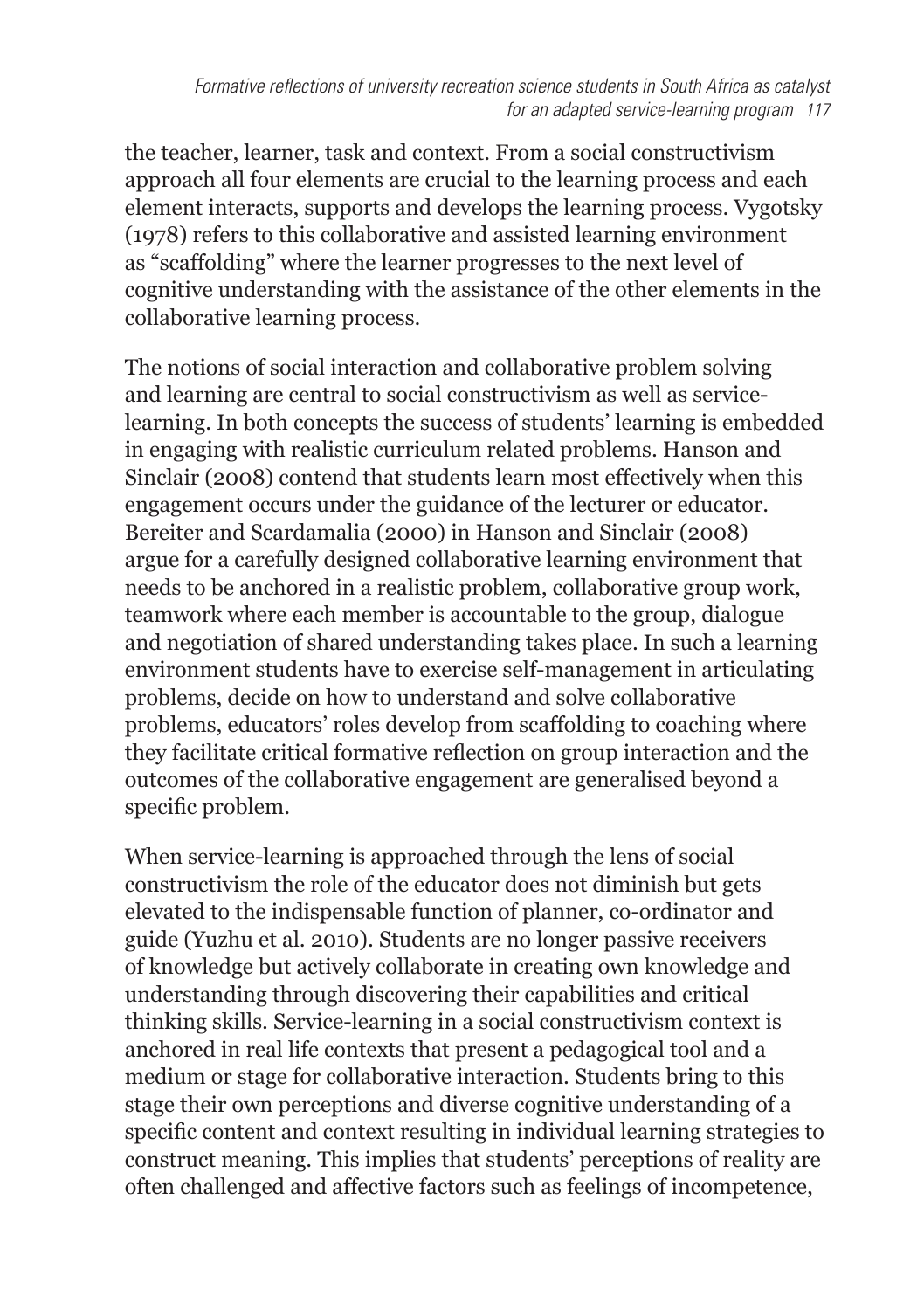a sense of being overwhelmed, loss of security or feelings of achievement and bonding influence learning. For this reason guided formative reflections on the individual process of constructing meaning becomes a cornerstone of service-learning based on social constructivism.

Researchers (Bringle & Hatcher, 1999, Keselyak et al., 2007, Jacobson et al., 2011, Gibson, Hauf, Long & Sampson, 2011, Molee, Henry, Sessa & McKinney-Prupis, 2010,) agree that structured reflection is fundamental to effective service-learning. Dewey's (1933) educational philosophy provides a foundation for and a link to the role of reflection in service-learning. Dewey argues that as service-learning extends beyond the space and time of the formal classroom, students inevitably experience contexts that challenge their personal beliefs, thoughts and assumptions. This discrepancy could result in doubt and confusion, conditions that Dewey views as necessary starting points for critical thinking and reflection. As students debate, reflect on, interpret and evaluate the relationship between the experience and the goals of the academic discipline the potential for multi-dimensional learning increases (Bringle & Hatcher, 1999, Gibson et al., 2011).

As reflection provides a bridge between theory and meaningful experience (Dewey, 1933) it needs to be structured along the principles of continuous opportunities to reflect before, during and after the service-learning experience, be connected to academic course goals, challenge students to apply civil discourse, reasoned analysis and reflective judgement and allow contextual reflection (Eyler, Giles, & Schmiede, 1996). Written journals are widely used as a method to record reflections (Bringle & Hatcher, 1999, Keselyak et al. 2007, McClam et al., 2008, Molee et al., 2010) and were also used in the present study. Written reflections meet the requirements as set by Eyler et al. (1996) as they provide students with continuous opportunity to describe and interpret their feelings and learning experiences for the duration of the service-learning experience. The focus of the reflective writings were guided by the goals of the academic course and the social context of the service-learning engagement and required students to engage in social discourse with the community partner.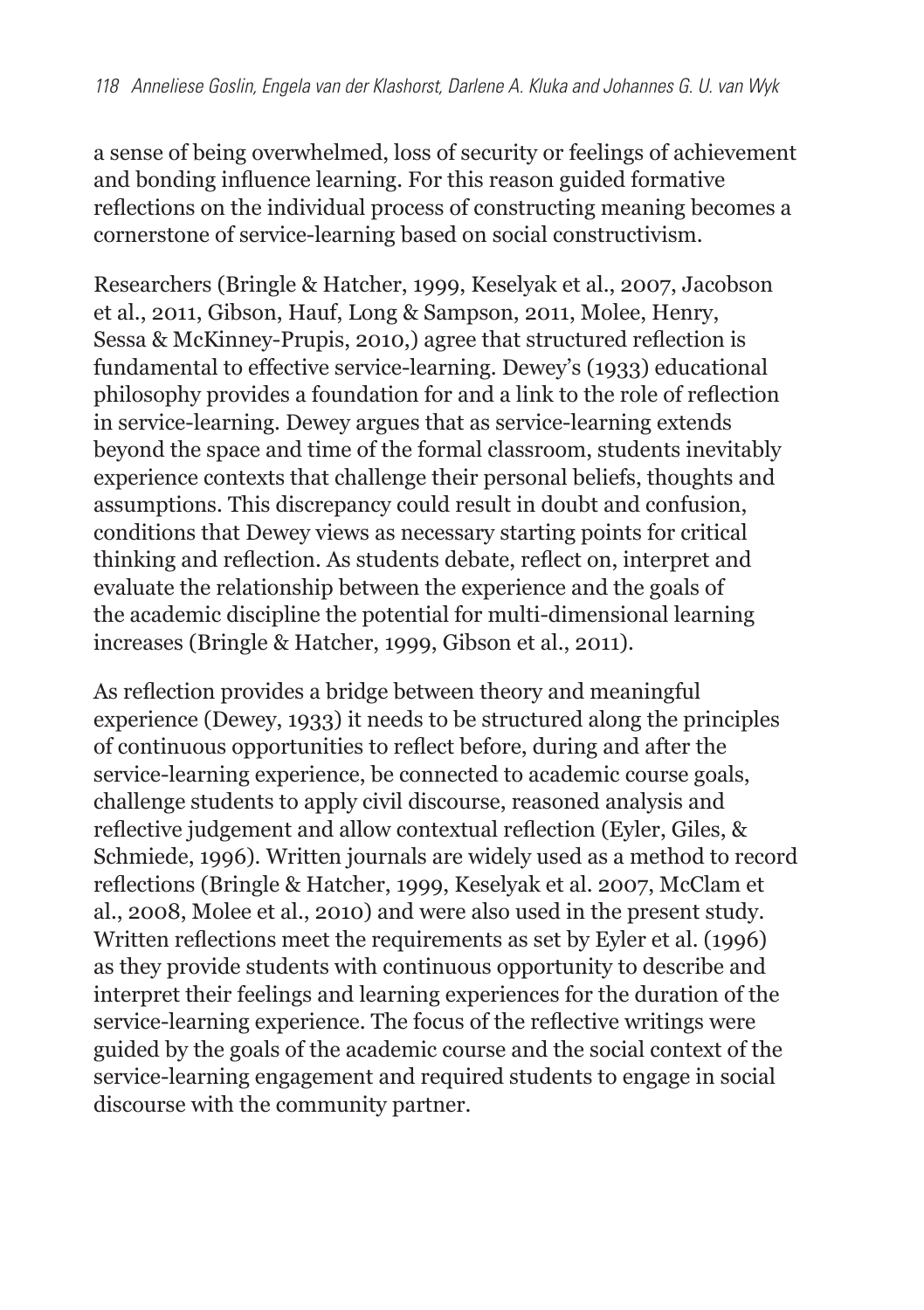# **Methodology**

Investigators used qualitative methods to explore students' reflections on service-learning as a credit-bearing element of an undergraduate recreation science course with the secondary aim of considering the implications of their reflections on the organisational structure of the service-learning element and curriculum design. Permission to conduct the study was granted by the faculty ethics committee of the institution of higher education. The credit bearing service-learning element was structured to align with the social constructivism principles advocated by Bereiter and Scardamalia (2000) in Hanson and Sinclair (2008). Students organised themselves into groups and each group was assigned a 20 hour, four week block of service-learning. The service-learning experience occurred under the guidance and supervision of one lecturer and was embedded in a realistic problem (accessible lower socioeconomic community), required collaborative problem solving and teamwork (students worked in groups in collaboration with community leaders) and involved self-management and self-direction (students designed session content themselves and assigned duties within the group). Scaffolding of the collaborative learning process took place, as the responsibility for problem solving gradually shifted from the lecturer to the students to construct learning where acquired knowledge could be generalised beyond the context of the lower socio-economic community. Four hundred and ten (N=410) students enrolled in a year-long recreation science course over a three year period, between 2012 and 2014, used written reflective diaries to record their subjective feelings and attitudes prior to their first exposure to service-learning as well as during the service-learning experience. Sixty three percent (63.2%) were female and 36.8% male. Students were also asked to supplement their written reflections with visual photos or videos. The researchers attended and observed all contact service-learning sessions over the period of three years, made notes, provided continuous feedback and awarded a grade that counted towards students' academic performance in the particular course. Prior to the academic servicelearning experiences students were briefed on the expected conditions in their service-learning context, were introduced to the community partner, the duration and aim of the service-learning experience were explained and general logistics were clarified. As written self-reflection journals were used as qualitative data collection method, students were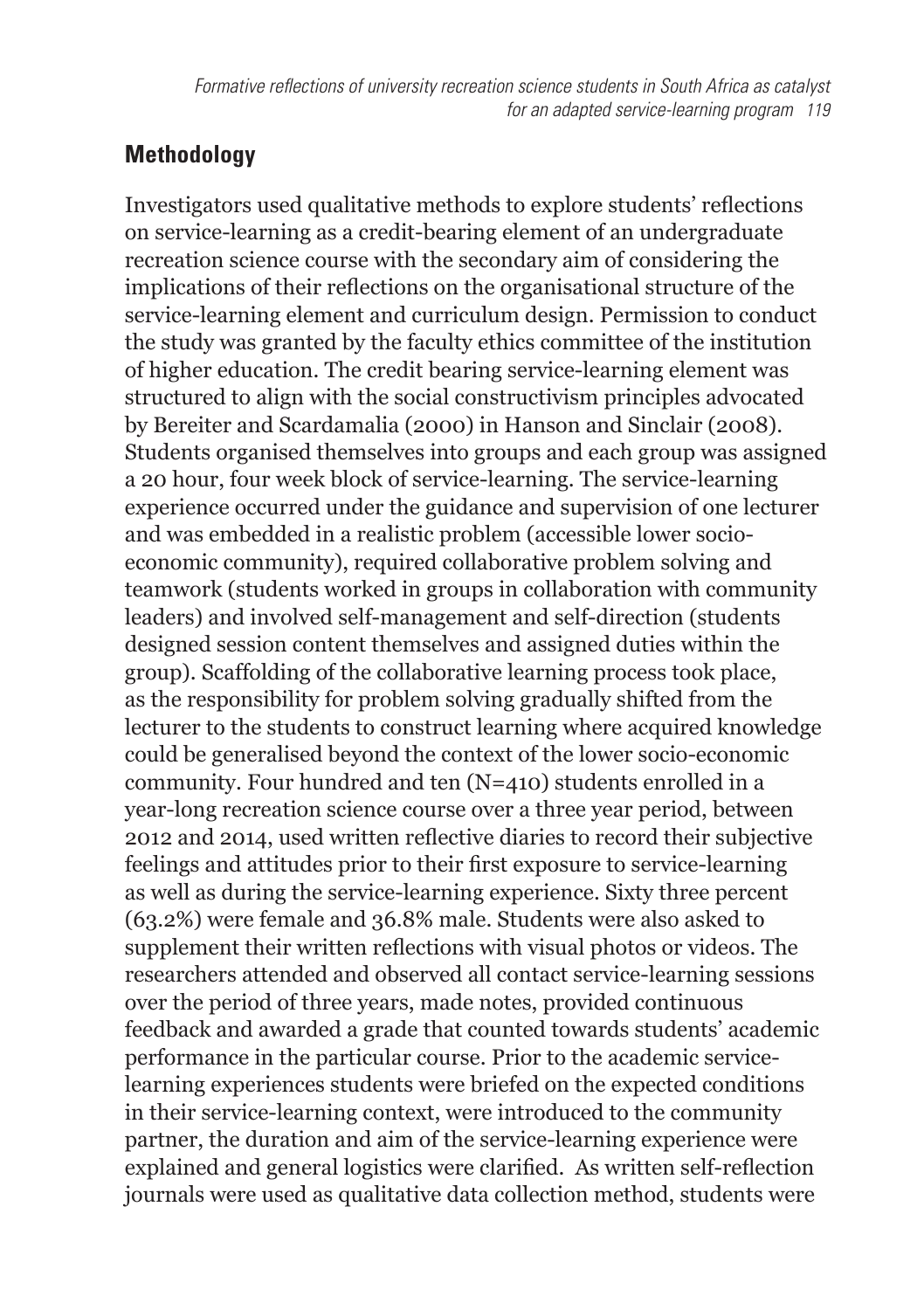briefed prior to the service-learning experience on the basic principles of reflection. In terms of pre-service-learning reflection they were asked to reflect on their expectations, attitudes and concerns. Students were also required to continuously reflect on challenges, successes, attitudes and lessons learned over the duration of the four week, 20 hour contact sessions (formative reflection) by using the three questions: What went well, and why? What didn't go so well, and why? What could we have done differently, and how? Upon completion of the service-learning experience students submitted their written reflections supplemented by the visual material. Researchers independently analysed the pre- and formative service-learning written reflections and applied inductive content analysis to identify patterns and themes in both sets of data. Researchers then met and reached agreement on provisional themes. Input from students were utilised in the structuring of the program for each following year. This was followed by constant comparison to the provisional themes with visual data collected by the students and their personal notes taken during the contact service-learning sessions. Final agreement was then reached on pre- and post service-learning themes and changes to the program

#### **Results**

Results for the study are presented per year as illustrated in Table 1.

|                                              | Year 1                             | Year <sub>2</sub>                      | Year <sub>3</sub>                             |
|----------------------------------------------|------------------------------------|----------------------------------------|-----------------------------------------------|
|                                              | 2012                               | 2013                                   | 2014                                          |
| Pre-service<br>learning                      | Antagonism                         | Interest                               | Ownership                                     |
| reflections                                  | Fear                               | Uncertainty                            | Confidence                                    |
|                                              | Low level of                       | Higher level of                        | Higher level of                               |
|                                              | motivation                         | motivation                             | motivation                                    |
| Formative service<br>learning<br>reflections | Changed attitude<br>and perception | Positive attitude                      | Positive attitude and<br>future perception    |
|                                              | Relief                             | Skill development                      | Skill and personal<br>development             |
|                                              |                                    | Translation of theory into<br>practice | <b>Translation of theory</b><br>into practice |

*Table 1: Pre-service and formative student reflections*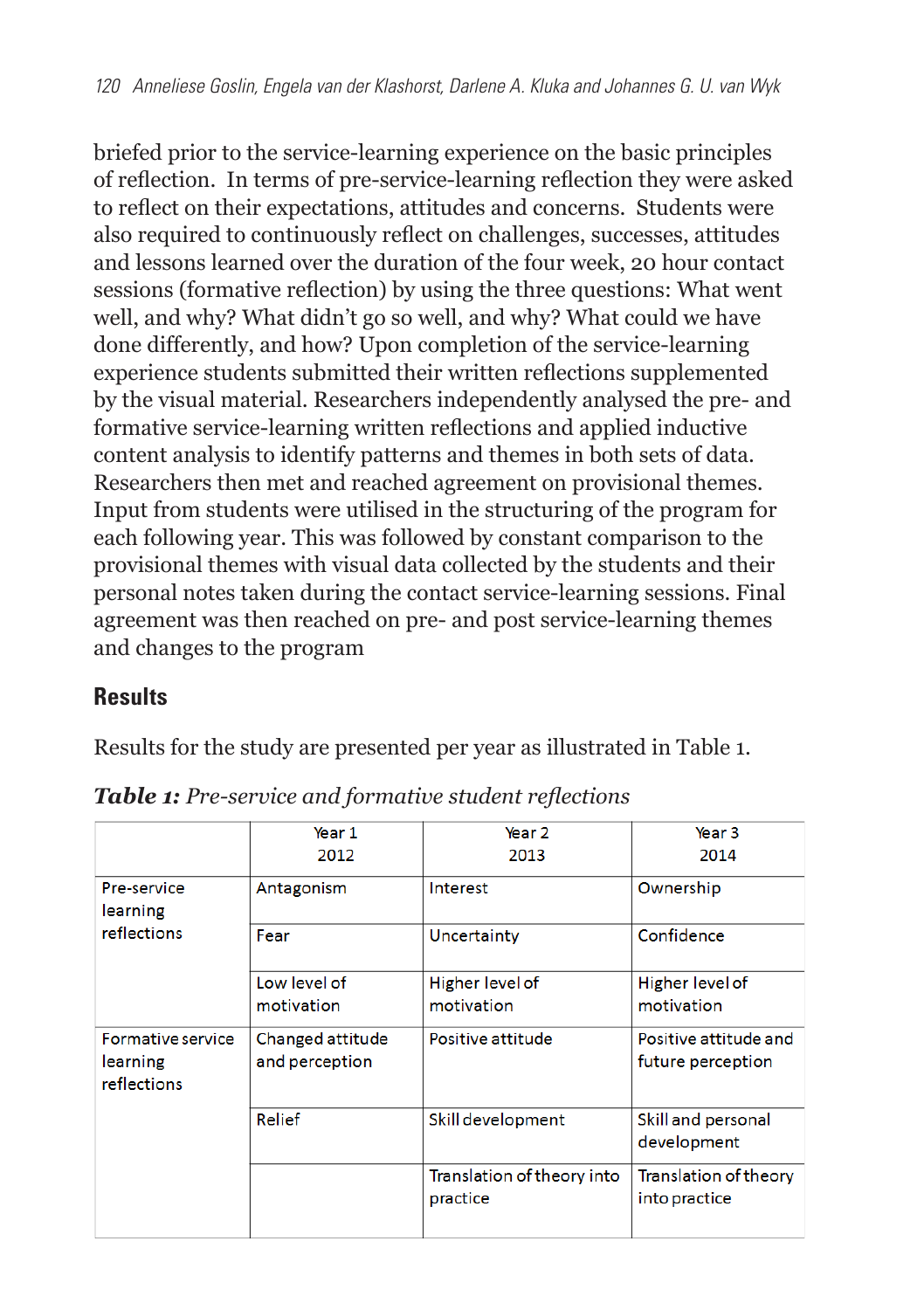#### *Pre-service-learning reflections*

Three major themes emerged inductively from the pre-service-learning reflections of the participants in the first year (2012): 1) antagonism, 2) fear and 3) confidence. Antagonism against the credit bearing academic service-learning component of the academic course surfaced very strongly. Reflections like *"waste of time", "it could be a life-threatening experience – is the university crazy to send us there?", I do not want to get out of my comfort zone, I do not want to mix with groups other than my own", "not excited, I have to sacrifice 4 weeks of working time, I will lose money"* and *"I do not like working with children or nonelite athletes"* expressed students' antagonism. Fear of the unknown was another strong emotional reflection. Students described their fears using words like *"terrified, nervous, apprehensive and stressed*." In particular, students expressed fear for their well-being and safety at the service-learning point as *"I've heard that it is a scary place. Gangs abound – almost like the Cape Flats? My mom is not happy about this!;*  concerns on their language ability as the language of the community differed from the home language of some students, their skills profile and fear of assuming leadership roles in an unknown context. At the end of the first year student reflections were used as input into the following year's program. Second years were also given the opportunity to share their experiences with the first years in a two-hour session. During the discussion students reflected on how first years can get involved in order to facilitate the second year program and the suggestion to introduce first year students was implemented in the second year of the study.

Three major themes emerged from the pre-service reflection of the second group of participants, with a slightly more positive predisposition towards participation in the community engagement project. The three themes included: 1) interest, 2) uncertainty and 3) a higher level of motivation. Interest in getting involved in the community engagement module was expressed as *"after the presentations and the briefing by the second years last year, I was quite excited about also helping the little kids out there. I'm a little bit nervous now, but a good nervous, you know?"* Uncertainty about involvement was conveyed in statements such as *"I've never worked with toddlers before. What will happen if they don't want to do the activities that we've planned?"* A higher level of motivation to participate in the community engagement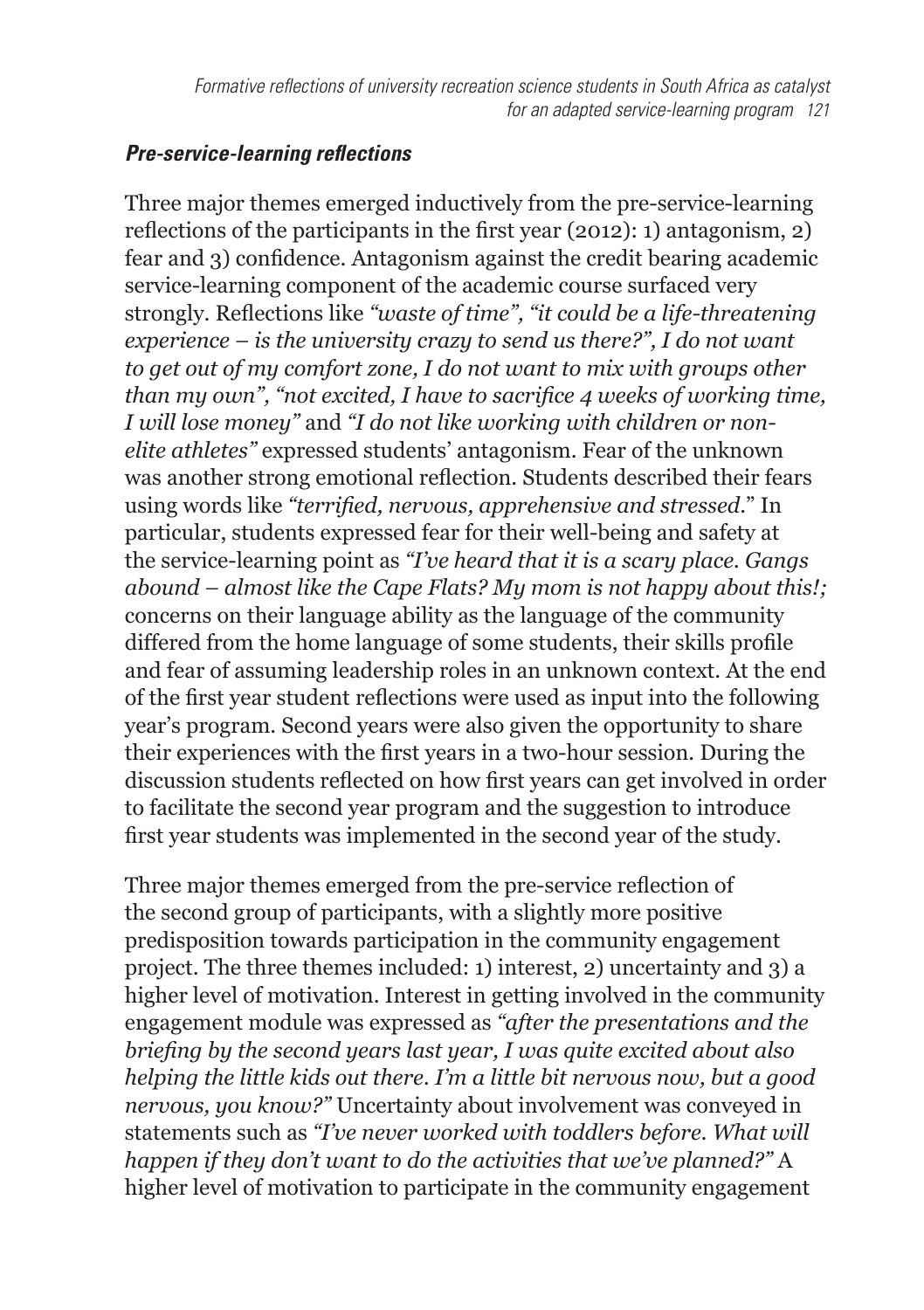project was observed with students reflecting that *"the second years told us that anything you can do to put a smile on these kids' faces is fantastic. If you make one child happy for that day you have succeed. I'm going to make sure that I have fun with them."*

The third year concluded the study. An important impact on the preservice reflections of the participants in this group was that they have already been to the community engagement site and have assisted the previous second years and therefore had prior knowledge on the program. Two major themes emerged from the pre-service reflections of the third group of participants: 1) ownership of learning and 2) confidence. Students reflected that they know the requirements for a successful community program and understand that they are ultimately responsible for how valuable the learning experience might be. This was expressed for example as *"I want to work with people one day. This gives me the opportunity to actively learn how to engage with people I don't know."* The majority of the students were, confident and looking forward to the service-learning experience. They expressed confidence using phrases like *"I will keep an open mind and a ready to learn attitude", I have high hopes to impact the lives of people living in a lower socio-economic community", "I am sure I can teach these people new things", "I do not know what to expect but am looking forward to it"* and *"practical experience is important in the real world."*

#### *Formative service-learning reflections*

Students were required to reflect continuously on their perceptions and experiences during the 20 hour service-learning experience and submit it on completion of the experience. Themes that emerged from the formative service-learning reflections obtained in the first year included: 1) changed attitude and perception, 2) relief and 3) knowledge required. A change in attitude and perception was a distinctive theme with students expressing this as *"Once you're in the community, it's ok. Not really dangerous"*, and *"Although I didn't want to do this, I actually learnt a lot. I think the most important thing that I'm taking from this experience is that - even though people may be poor – they're still human beings".* A strong sense of relief of being done with the project was evident, which was indicative of the crucial need to change the program. Students expressed relief as: *"It was better than I thought, but*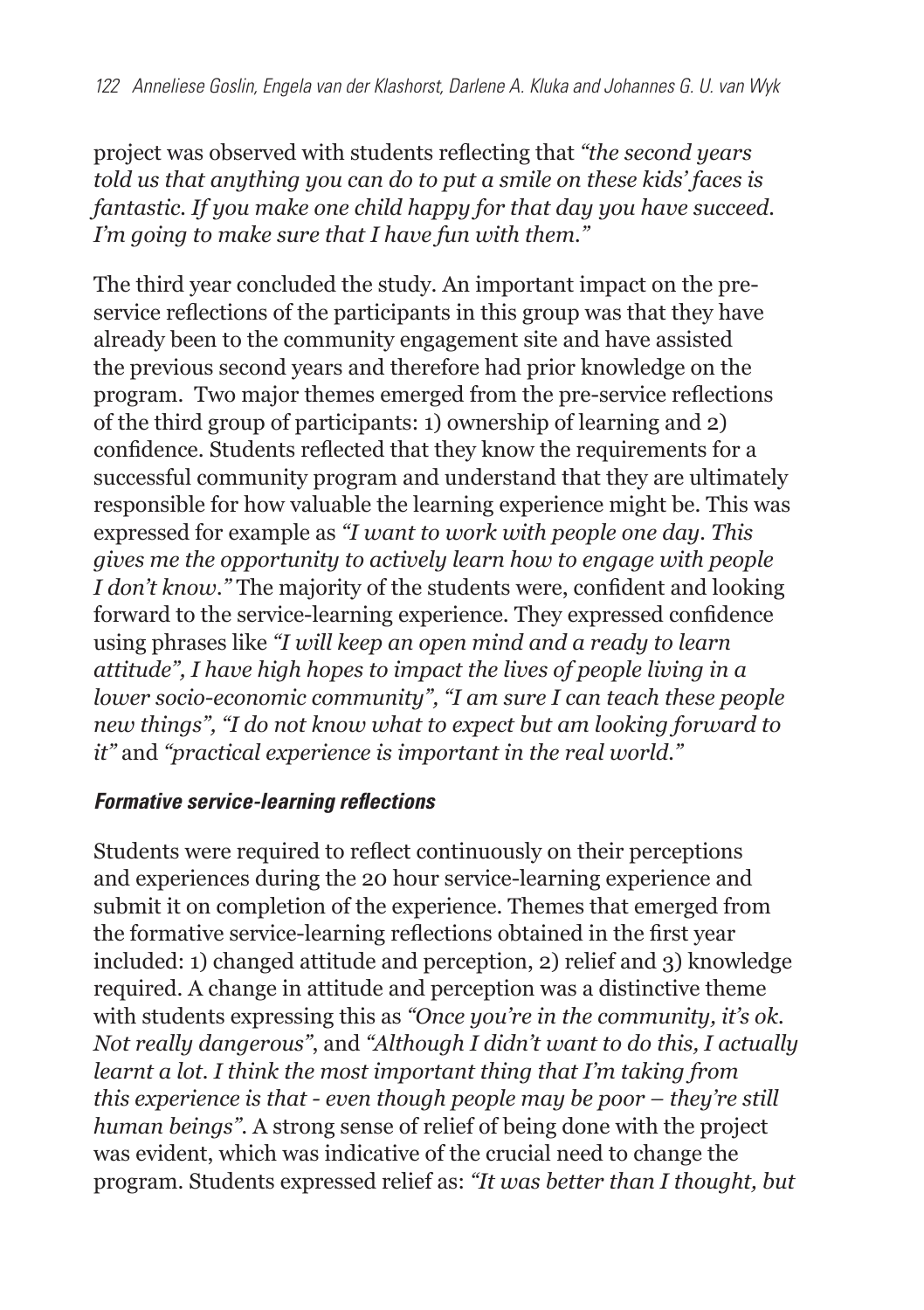*I'm glad we're done!"* and *"Our activities worked in the end. Although everything worked out I'm glad we're done!".* Several students reflected that they did acquire knowledge through participating in this project with one student saying *"My leadership skills have definitely improved. You need to keep going even if nothing works out!"*

In the second year of the study the lecturer provided the students with a basic framework of what is expected, however refrained from taking on an instructional role. Scaffolding of learning content occurred by means of group reflection guided by the lecturer before and after each session. Three major themes emerged from analysing these formative reflections: 1) a positive approach to community engagement, 2) skill development and, 3) translation of theory into practice. A positive approach to community engagement was evident in reflections such as: *"We were disappointed when our turn was over. Maybe we can do the activities we have left one day in the holiday?"*; *"I'll definitely want to stay involved"* and *"every day I learned something from the people in the community".* With the scaffolding of community development skills coupled with active group reflection skill development resulted as a strong formative reflection theme with students expressing their learning as *"now I realise the importance of time management and detailed planning"*; *"I have to keep activities simple and give instructions that the children understand".* Reflections such as *"It finally clicked why we have to learn all of this theory"* demonstrated both their construction of understanding as well as the translation of theory into practice.

The third year of the study was a culmination of changes to the community engagement program and involved students as coconstructors of meaning and knowledge by focusing on their strengths. In collaboration with the community engagement lecturer, students redesigned the program, which resulted in a program imitating programs in higher socio-economic communities. The program now provided music, arts and crafts, soccer, motor skill, aerobics, dance, walking and a variety of activities as suggested, planned and presented by the students. Themes that emerged from the third year participants included: 1) positive attitude and future perception, 2) skill and personal development, and 3) translation of theory into practice. Students not only expressed a positive attitude towards community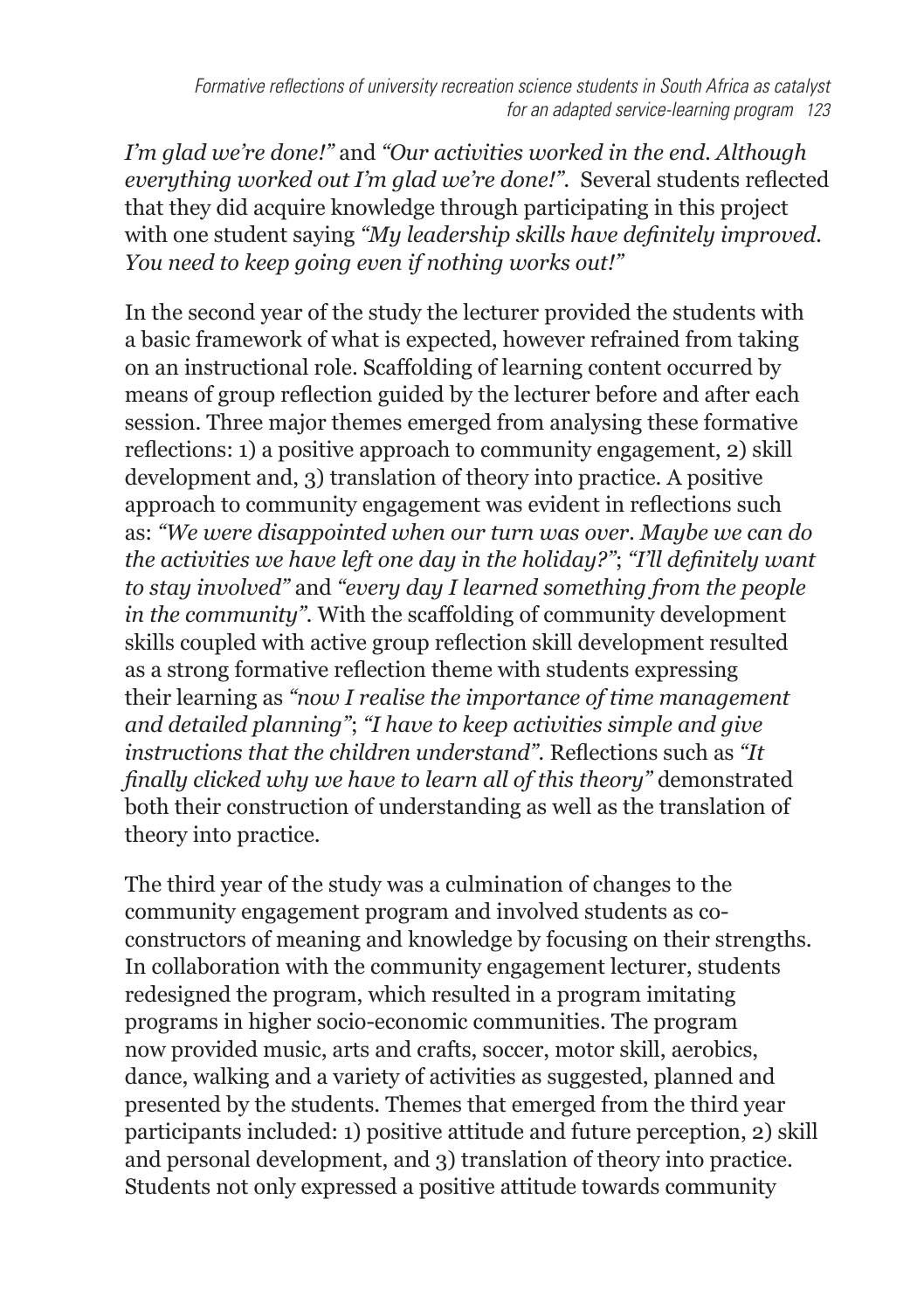engagement, but demonstrated future perception of staying involved in community outreach programs: *"I will definitely stay involved. There is a community close to where I live – I'm going to start a soccer club there for the kids".* With few exceptions students reflected on their own personal development, changes in attitudes and skills during the period of service-learning. Reflections such as: *"it was a humbling eye-opening experience", "a rewarding and challenging experience", "I discovered I like working with children and make a difference in their lives", "Thanks for the opportunity to make a difference in someone's life",* and "*this project changed my life",* illustrated the change in attitudes and is in stark contrast with initially expressed antagonism and fear of the first group of students.

Development in students' personal skills set were depicted in reflections like: *"I feel confident now to work across cultural and language barriers," "I learned how to work in groups and respect diversity", "discovered my strengths and weaknesses"* and *"our group got stronger as time went on – we developed not only as a group but also as individuals."* The reality and challenges of translating theory into practice emerged strongly in the formative reflective journaling of the third group of participants. Students identified their lack of teaching skills as a major barrier preventing them from translating theory into practice. Challenges such as physical activities not being age-appropriate, lack of control and discipline in the service-learning sessions, low levels of motivation and boredom in the groups due to inappropriate activities, inability to cope with the realities of the venue, communication barriers and not reaching outcomes were emphasised. One student expressed her initial frustration as follows: *"It was not as easy as I thought it would be. We have to go back and plan and organise better. We have to prepare better. We over-estimated ourselves and under-estimated the task"* and *"I discovered the huge gap between paper and reality."* Entries in the reflective journals, however, noted a marked improvement in perceived teaching skills after the first contact session and continuous in-depth discussions with the lecturer as group supervisor. Strong evidence of enhanced civic responsibility and awareness was evident from formative reflections. Students appreciated the opportunity for cross-cultural community involvement, to give something of oneself, to get out of their comfort zones and reach out to people and communities different from themselves and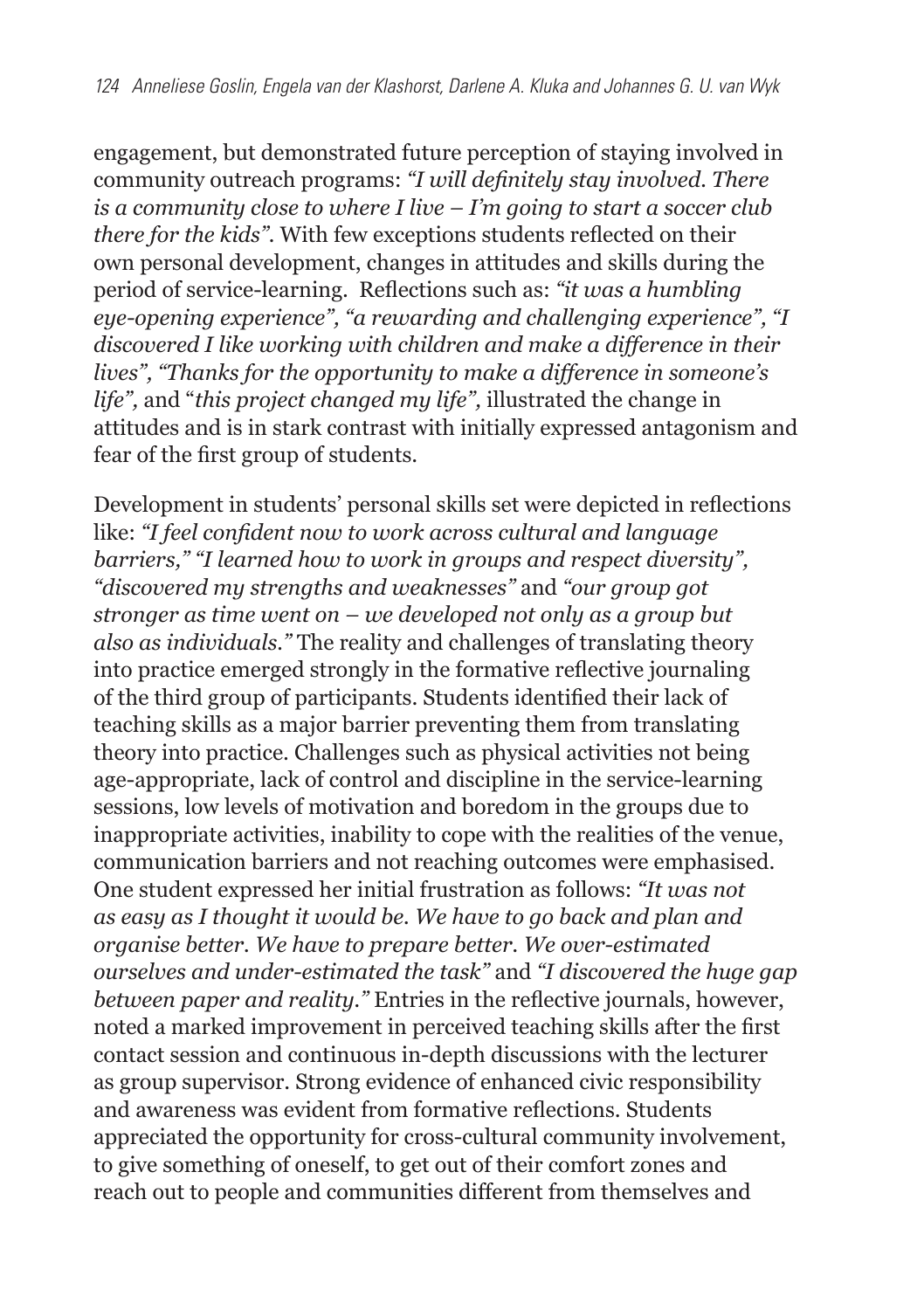expressed a desire to get involved on a deeper level in communities. Students experienced social reality in a broader context and expressed it as follows: *"Participants were so thankful for the smallest things we did", "I will never complain again about my circumstances", "I did not realise there were communities like this so close to the university"* and *"it influenced my attitude towards other South African communities. I want to actively get involved in volunteer work in future."*

# **Discussion**

This study explored both the pre-service and formative reflections of students' first exposure to service-learning as credit bearing element of an undergraduate academic course. Reflections provided insight into and qualitative evidence of students' experiences and allowed students to freely express their feelings and opinions. The results of this investigation resonate with the essence and rationale of service-learning as a pedagogy with the aim of influencing attitudes through developing critical thinking and problem solving in real-life contexts (Steinke & Fitch, 2007, Thomson et al., 2011, Millican & Bourner, 2011, Kruss, 2012). In general, the results supported findings of studies reporting positive benefits of service-learning in contexts of higher education (Wilson, 2011, Thomson et al., 2011, Coetzee et al., 2011).

The need to change the project in order to achieve the beneficial outcomes of service-learning was strongly indicated in the reflections of first group of participants. The impact of adopting a social constructive approach and a strong emphasis on the use of reflection resulted in a community engagement program supporting collaborative learning; a focus on learning and not only performance; reflective learning and most important, students who foresee themselves as active in communities in the future.

Specific analysis of students' formative reflections indicated a transition from pre-service-learning fear and antagonism to an increased awareness and understanding of social inequities. The researchers are of the opinion that the expressed feelings of fear and antagonism needed to be interpreted and contextualised within the socio-economic and cultural profile of the research participants and the legacy of a post-apartheid segregated South African society. As the majority of the participants were white and represented cultural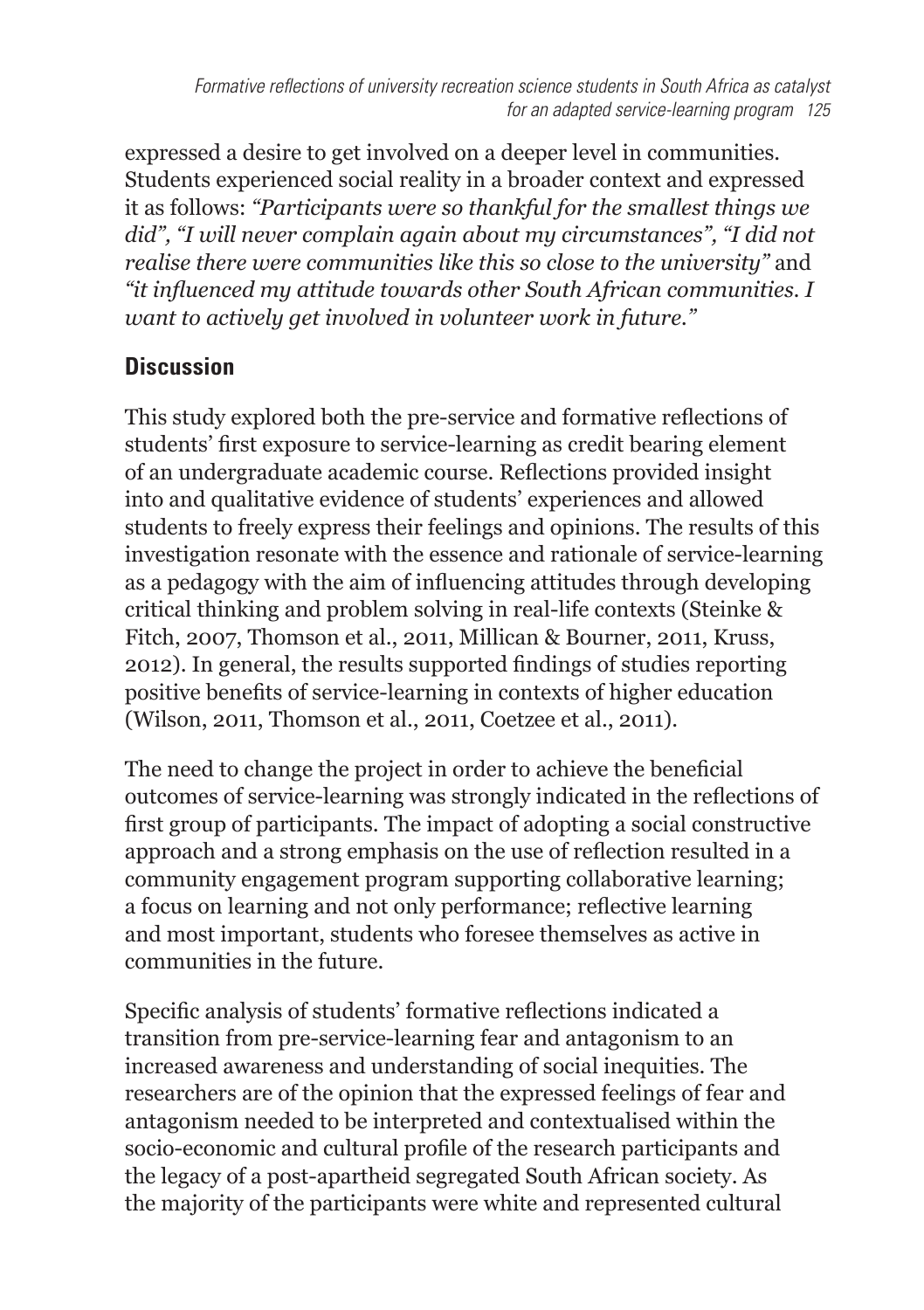and socio-economic groupings different than that of the partnership community, this particular group of students had limited cross-cultural and socio-economic exposure and as such stereotyped the partnership community through their reflections of fear and antagonism. The researchers contend that exposure to and experiences of societal inadequacies and diversity in the partnership community disrupted and questioned notions of norms, self and others and guided students towards appreciation of diversity and attention to micro aspects of the service-learning experience, for example, discipline within groups, selection of appropriate activities and the use of language, as postulated by Butin (2005) in his postmodern views on service-learning in higher education. Through the formative reflections students sensed and experienced the reciprocal nature of service-learning. This shift in attitude became evident through reflections commenting on how their knowledge and skills were influenced by the participants: *"every day I learned something from the people".* On completion of the experience the majority viewed community service-learning positively. They experienced the positive reciprocal impact the service-learning component had on themselves and the community partner and were able to conceptualise and internalise the benefits of service-learning. In this case, although not recorded in their formative reflections, some students transferred their learning through volunteering for similar experiences. A group of students, for example, retained their involvement with the community partner beyond the institutional academic requirements to assist in fundraising.

#### **Conclusion**

It appears that first time participation in service-learning may foster student development in the areas of problem solving, teaching skills, civic awareness, decision-making, and collaborative teamwork if approached from a social constructivist perspective. Although the researchers acknowledge the exploratory nature of the present study, it confirmed the need for service-learning in a particular degree program at a South African institution of higher education. The realities and challenges of the collaborative and reciprocal nature of service-learning, for example, interaction with diverse and cross-cultural target groups and socio-economic contexts must be emphasised. The scaffolding role of a lecturer is a key dimension in achieving the aims of holistic service-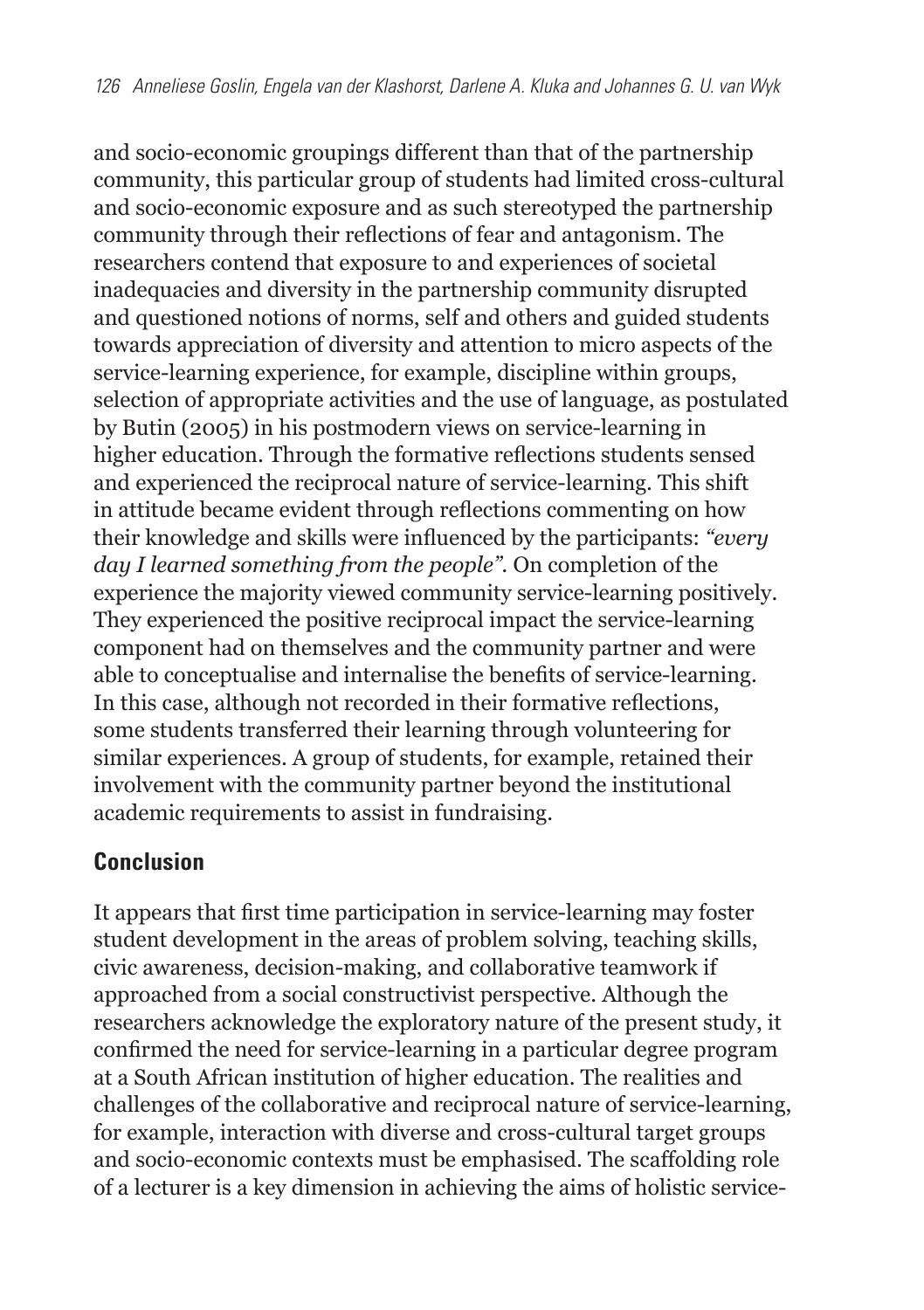learning. It is therefore recommended that lecturers are also orientated and educated to adequately perform their significant contribution. This paper presented the results of a service-learning experience only from the perspective of the student. The perspectives of the community partner and the lecturers remain unexplored at this stage. Future research will explore the reflections of the community partner and lecturers on the impact of the holistic service-learning experience.

# **References**

- Bringle, R.G. & Hatcher, J.A. (1999). 'Reflection in Service Learning: Making Meaning of Experience', in *Educational Horizons*, 77:4, 179-185.
- Butin, D.W. (2005). 'Service-learning as postmodern pedagogy' in D. Butin (ed.) *Service –learning in higher education: Critical issues and directions,* N.Y., Houndmills: Palgrave MacMillan, 25-38.
- Coetzee, B.A., Bloemhoff, H.J. & Naude, N. (2011). 'Students' reflections on the attainment of competencies in a community service-learning module in human movement science' *African Journal for Physical, Health Education, Recreation and Dance'*, 17:3, 547-563.
- Council on Higher Education. (2004). South African Higher Education in the First Decade of Democracy. Pretoria: Government Printer.
- Council on Higher Education. (2006). "Higher education Quality Committee (HEQC) and Jet Education Services Community – Higher Education – Service Partnership (CHESP)." Community Engagement in Higher Education Conference, 3-5 September, Cape Town.
- Council on Higher Education. (2010). Community engagement in South African Higher Education. Pretoria: Government Printers.
- Curwood, S.E., Munger, F., Mitchell, T. Mackeigan, M. & Farrar, A. (2011). Building Effective Community-University Partnerships: Are Universities Truly Ready? *Michigan Journal of Community Service Learning,* Spring 2011, 15-26.
- Department of Eucation (1997). White Paper on Transformation of Higher Education. Pretoria: Government Printers.
- Department Sport and Recreation South Africa. (2011a). National Sport and Recreation Plan. Pretoria: Government Printers.
- Department Sport and Recreation South Africa. (2011b). Transformation Charter for South African Sport. Pretoria: Government Printers.
- Department Sport and Recreation South Africa. (2012). Sport and Recreation South Africa Strategic Plan for the Fiscal Years 2012-2016. Pretoria: Government Printers.
- Dewey, J. (1933). How We Think: *A Restatement of the Relation of Reflective*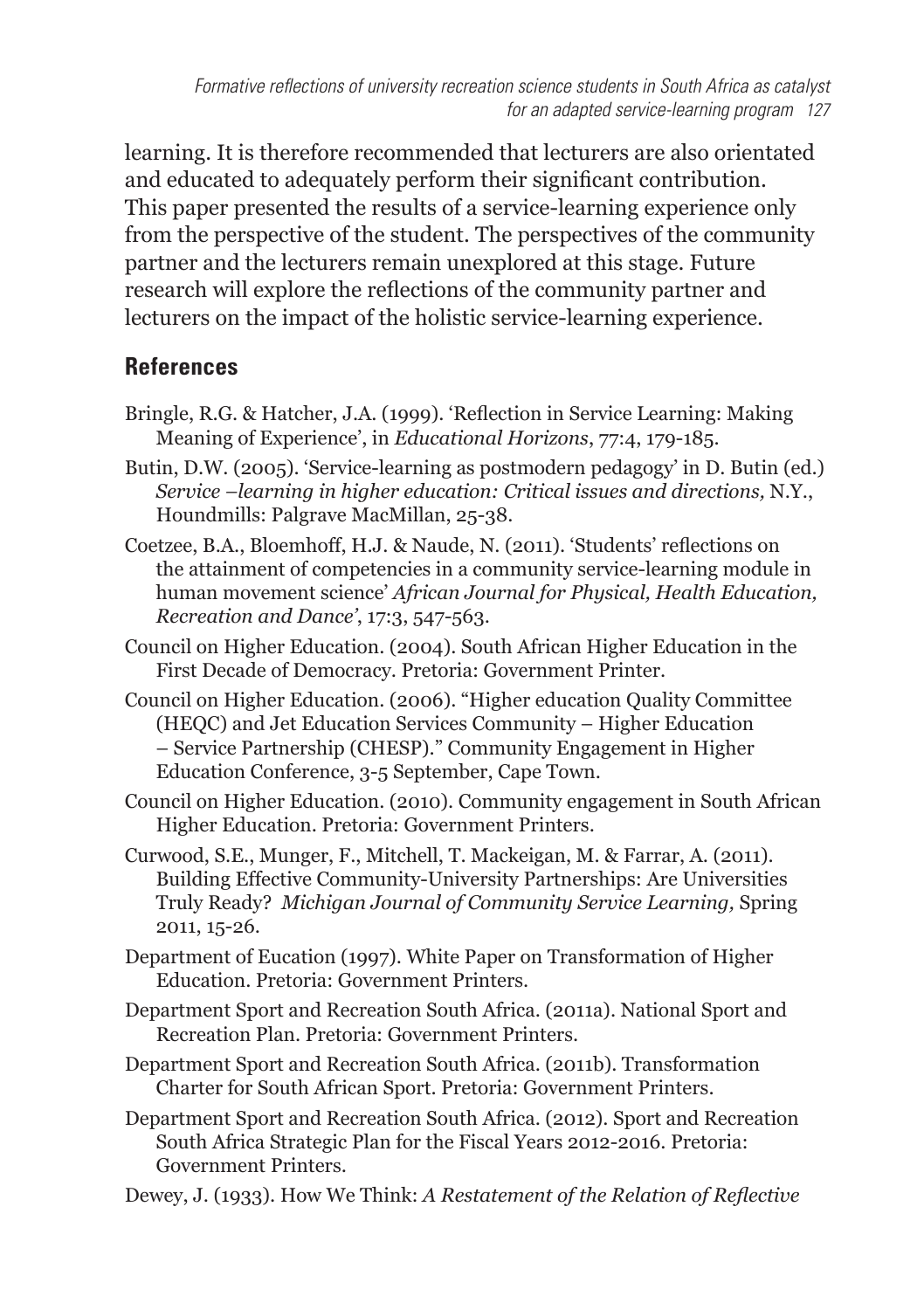*Thinking to the Educative Process.* Boston, MA: D.C. Heath and Company.

- Eyler, J., Giles, D. & Schmiede, A. (1996). *A practitioner's guide to reflection in service learning: Student voices and reflections*. Nashville, TE: Vanderbilt University Press.
- Gibson, M., Hauf, P., Long, B.S. & Sampson, G. (2011). Reflective practice in service learning: possibilities and limitations. *Education + Training,* 53:4, 284-296.
- Giles, D.E. & Eyler, J. (1998). A Service-Learning Research Agenda for the Next Five Years. *New Directions for Teaching and Learning*, 73, 65-72.
- Hanson, J.M. & Sinclair, K.E. (2008). Social constructivism teaching methods in Australian universities – reported uptake and perceived learning effects: a survey of lecturers. *Higher Education Research & Development,* 27:3, 169 – 186.
- Hussain, I. (2012). Use of Constructivist Approach in Higher Education: An Instructors" Observation. *Creative Education*, 3: 2, 179-184.
- Jacobson, J.M., Oravecz, L.M., Falk, A.F. & Osteen, P. (2011). Proximate outcomes of Service-Learning among Family Studies Undergraduates. *Family Science Review*, 16: 1, 22-33.
- Keselyak, N.T., Simmer-Beck, M., Bray, K.K. & Gadbury-Amyot, C. C. (2007). Evaluation of an Academic Service-learning Course on Special Needs Patients for Dental Hygiene Students: A Qualitative Study. *Journal of Dental Education,* 71:3, 378-392.
- Kruss, G. (2012). Reconceptualising engagement: A conceptual framework for analysing university interaction with external social partners. *South African Review of Sociology*, 43:2, 5-26.
- Maistry, M. & Thakrar, J. (2012). Educating students for effective community engagement: Student perspectives on curriculum imperatives for universities in South Africa. *South African Review of Sociology,* 43:2, 58-75.
- McClam, T., Diambra, J.F., Burton, B., Fuss, A. & Fudge, D.L. (2008). An Analysis of a Service-Learning Project: Students' Expectations, Concerns and Reflections. *Journal of Experiential Education,* 30:3, 236 – 249.
- Millican, J. & Bourner, T. (2011). Student-community engagement and the changing role and context of higher education. *Education + Training,* 53:2/3, 89-99.
- Molee, L.M., Henry, M.E., Sessa, V.I. & McKinney-Prupis, E.R. (2010). Assessing Learning in Service-Learning Courses Through Critical Reflection. *Journal of Experiential Education,* 33:3, 239-257.
- National Service Learning Clearinghouse (2005). Viewed 21 February 2013, [<www.servicelearning.org>](http://www.servicelearning.org)
- O'Brien, F. (2009). In pursuit of African Scholarship: Unpacking Engagement. *Higher Education,* 58, 29-39.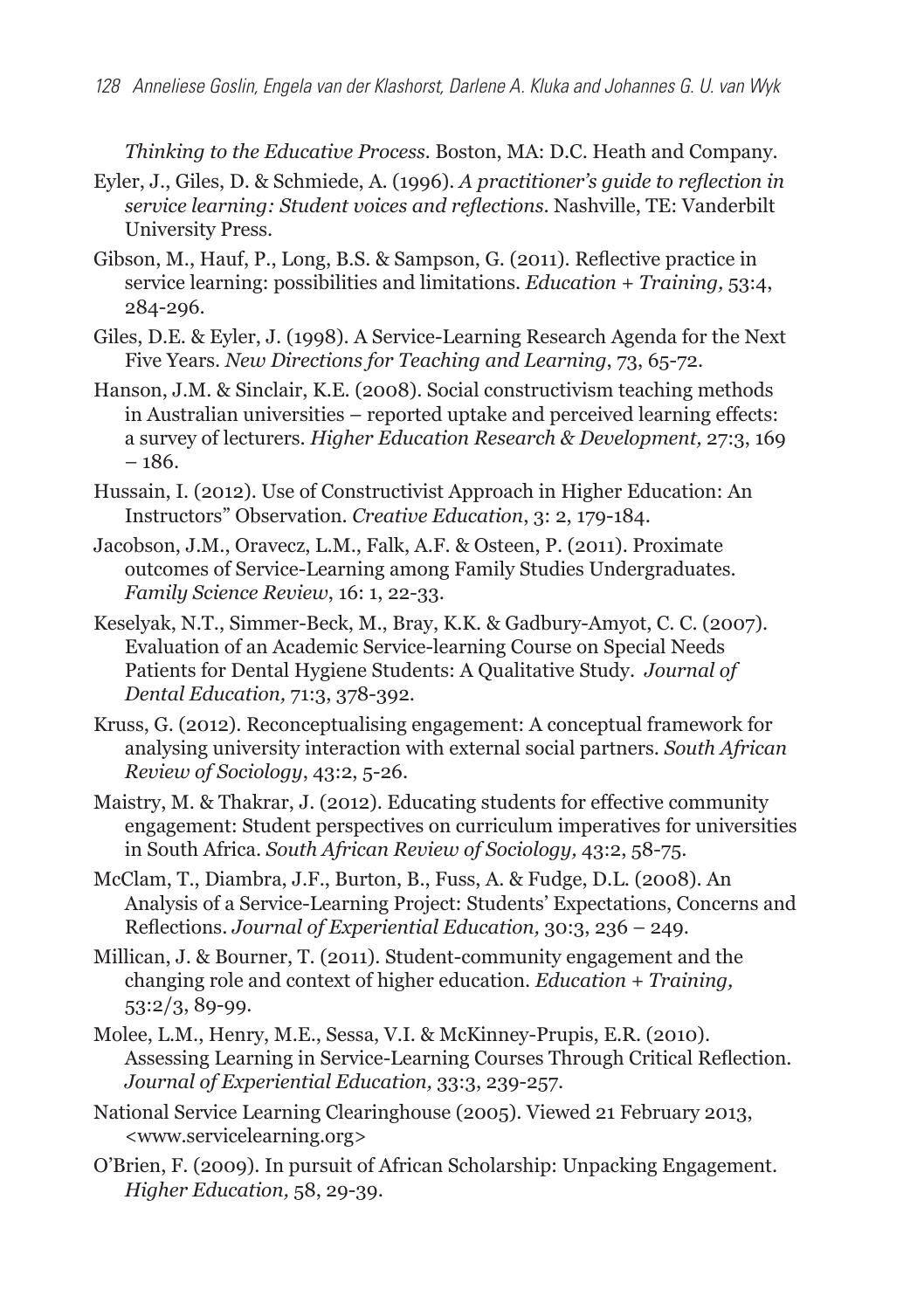- Peters, K.A. (2011). Including Service Learning in the Undergraduate Communication Sciences and Disorders Curriculum: Benefits, Challenges, and Strategies for Success. *American Journal of Audiology*, 20, S181-S196.
- Roos, V., Temane, Q.M., Davis, L., Prinsloo, C.E., Kritzinger, A., Naude, E. & Wessels, J.C. (2005). Service Learning in a Community Context: Learners' Perceptions of a Challenging Training Paradigm. *South African Journal of Psychology*, 35:4, 703-716.
- Steinke, P. & Fitch, P. (2007). Assessing Service.Learning. *Research & Practice in Assessment,* 1:2, 1-8.
- Thomson, A., Smith-Tolken, A. R., Naidoo, A. V. & Bringle, R.G. (2011). Service Learning and Community Engagement: A Comparison of Three National Contexts. *Voluntas*, 22, 214-237.
- Vygotsky, L. (1978). *Mind in Society*. London: Harvard University Press.
- Wilson, J.C. (2011). Service-learning and the development of empathy in US college students. *Education + Training,* 53:2/3, 207-217.
- Yuzhu, B., Yunxiang, L., Lili, R. & Yingjie, S. (2010). The Service-Learning under the scope of Social Constructivist model. Published Conference proceedings of 2010 International Conference on Educational and Information Technology, Beijing, China, V2-136-V2-139.

# **About the Authors**

*Dr. Annaliese E. Goslin's* professional career in higher education spans 30 years and focuses on Sport and Recreation Management as well as Leadership Development. She has published 55 peerreviewed articles in national and international scholarly journals, and is currently Full Professor in the Department of Biokinetics, Sport and Leisure Sciences. Anneliese serves on the executive Board of the International Council of Sport Science and Physical Education (ICSSPE), is Vice President of the International Association of Physical Education and Sport for Girls and Women, and is on the Editorial Board of International Sports Studies of the International Society for Comparative Physical Education and Sport.

# *Email: anneliese.goslin@up.ac.za*

*Dr. Engela van der Klashorst* is a lecturer in the Department of Sport and Leisure Studies at the University of Pretoria where she is the project leader for the Department's Community Engagement. Her research interests are focused on the areas of community recreation, community development, student engagement and social inclusion.